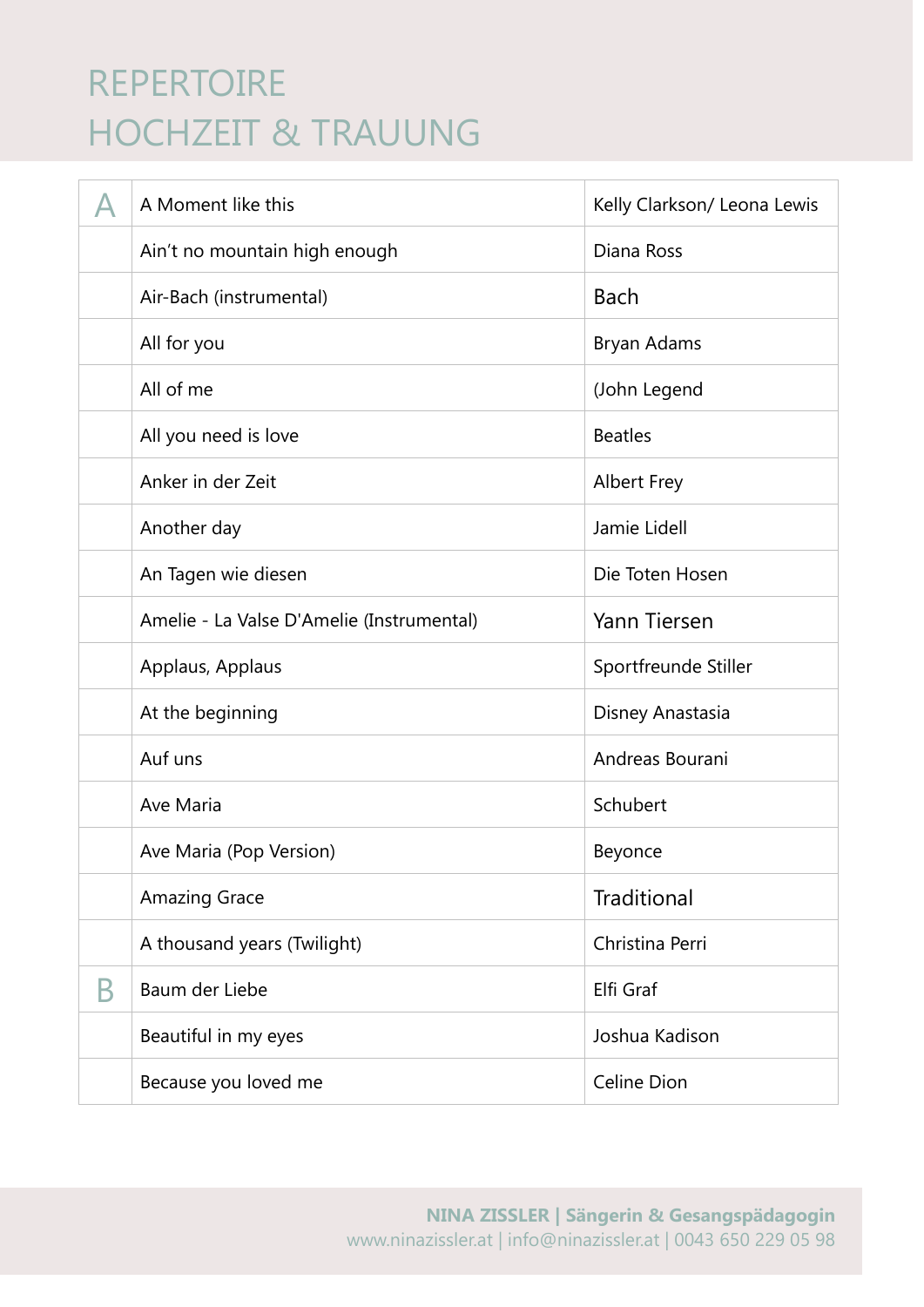| Bella's Lullaby (Instrumental)                                            | Twillight                |
|---------------------------------------------------------------------------|--------------------------|
| Bis meine Welt die Augen schließt                                         | Alexander Knappe         |
| By your side                                                              | Sade                     |
| Calm after the storm                                                      | The Common Linnets       |
| Candle in the Wind                                                        | Elton John               |
| Can you feel the love tonight                                             | Elton John               |
| Can't help falling in love                                                | Elvis                    |
| Can't take my eyes off of you                                             | Gloria Gaynor            |
| Chapel of love                                                            | The Dixie Cups           |
| <b>Chasing Cars</b>                                                       | <b>Snow Patrol</b>       |
| Close to you                                                              | Carpenters               |
| Comptine d'Un Autre Été (Die fabelhafte Welt der<br>Amélie, Instrumental) | Yann Tiersen             |
| Das Beste                                                                 | Silbermond               |
| Das ist dein Tag                                                          | Udo Jürgens              |
| Der ewige Kreis (Circle of life - König der Löwen)                        | <b>Phil Collins</b>      |
| Ein Augenblick                                                            | Ulrike Zengerle          |
| Everything                                                                | Michael Bublé            |
| Feels like home                                                           | Chantal Kreviazuk        |
| For your eyes only                                                        | James Bond Theme         |
| Für Dich                                                                  | <b>Yvonne Catterfeld</b> |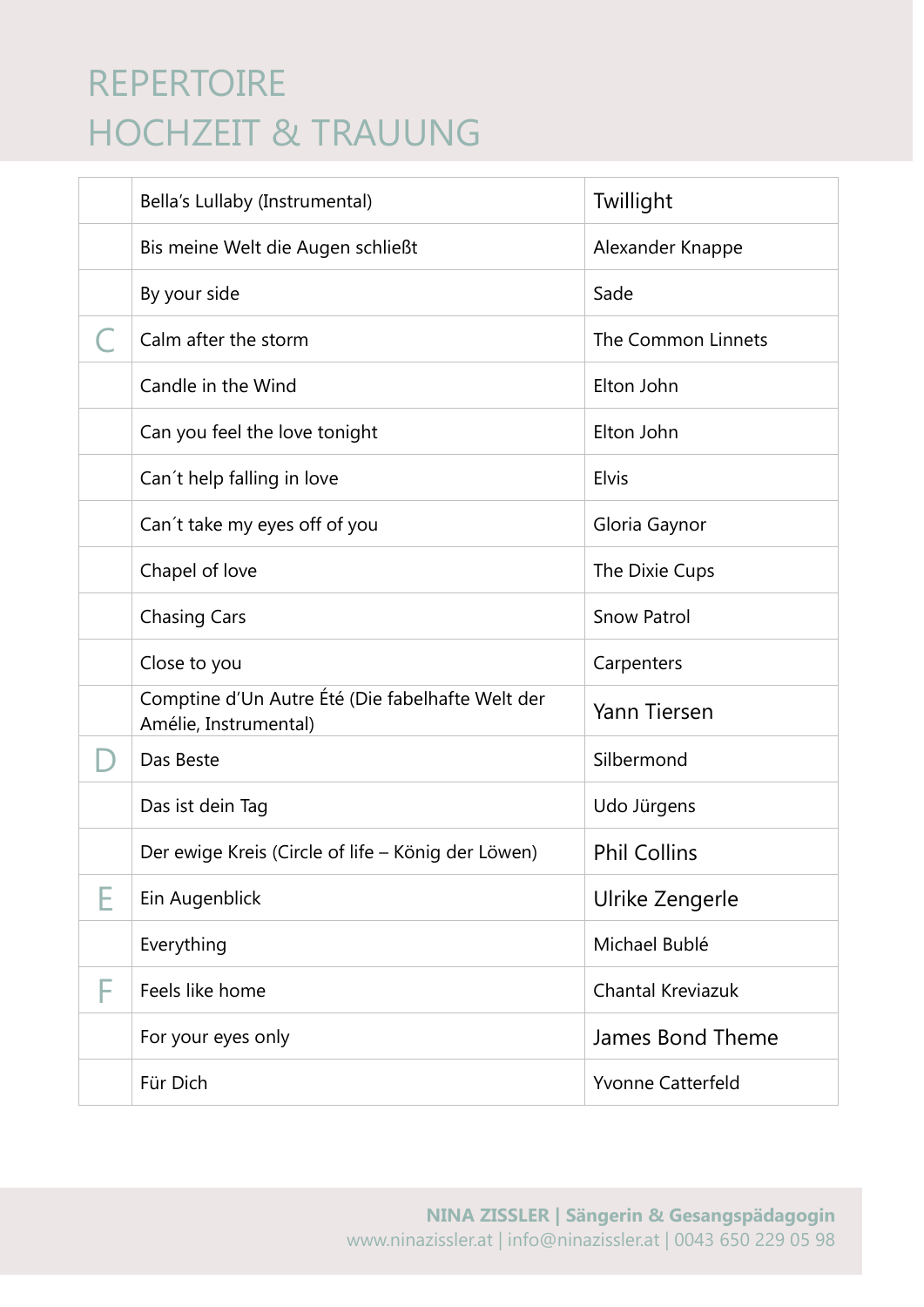|                | Forrest Gump Piano Theme (Instrumental) | <b>Forrest Gump Theme</b> |
|----------------|-----------------------------------------|---------------------------|
| $\blacksquare$ | Get here                                | Oleta Adams               |
|                | Glick                                   | <b>Poxrucker Sisters</b>  |
|                | Halleluja                               | Jeff Buckley              |
|                | Happy                                   | <b>Pharell Williams</b>   |
|                | Have I told you lately                  | <b>Rod Stewart</b>        |
|                | Heaven                                  | Bryan Adams               |
|                | Heilig Heilig ist der Herr Zebaoth      | traditional               |
|                | Heilig                                  | <b>Albert Frey</b>        |
|                | How do I live                           | Leann Rimes               |
|                | How long will I love you                | Ellie Goulding            |
|                | I believe in you                        | Amanda Marshall           |
|                | Ich fühl wie du (aus Tabaluga)          | Peter Maffay              |
|                | Ich kenne nichts                        | Xavier Naidoo             |
|                | Ich lass für dich das Licht an          | Revolverheld              |
|                | I Choose you                            | Sara Bareilles            |
|                | I Choose you                            | <b>Ryann Darling</b>      |
|                | If I ain't got you                      | Alicia Keys               |
|                | I just can't stop loving you            | Michael Jackson           |
|                | I'll be here                            | Gary Valenciano           |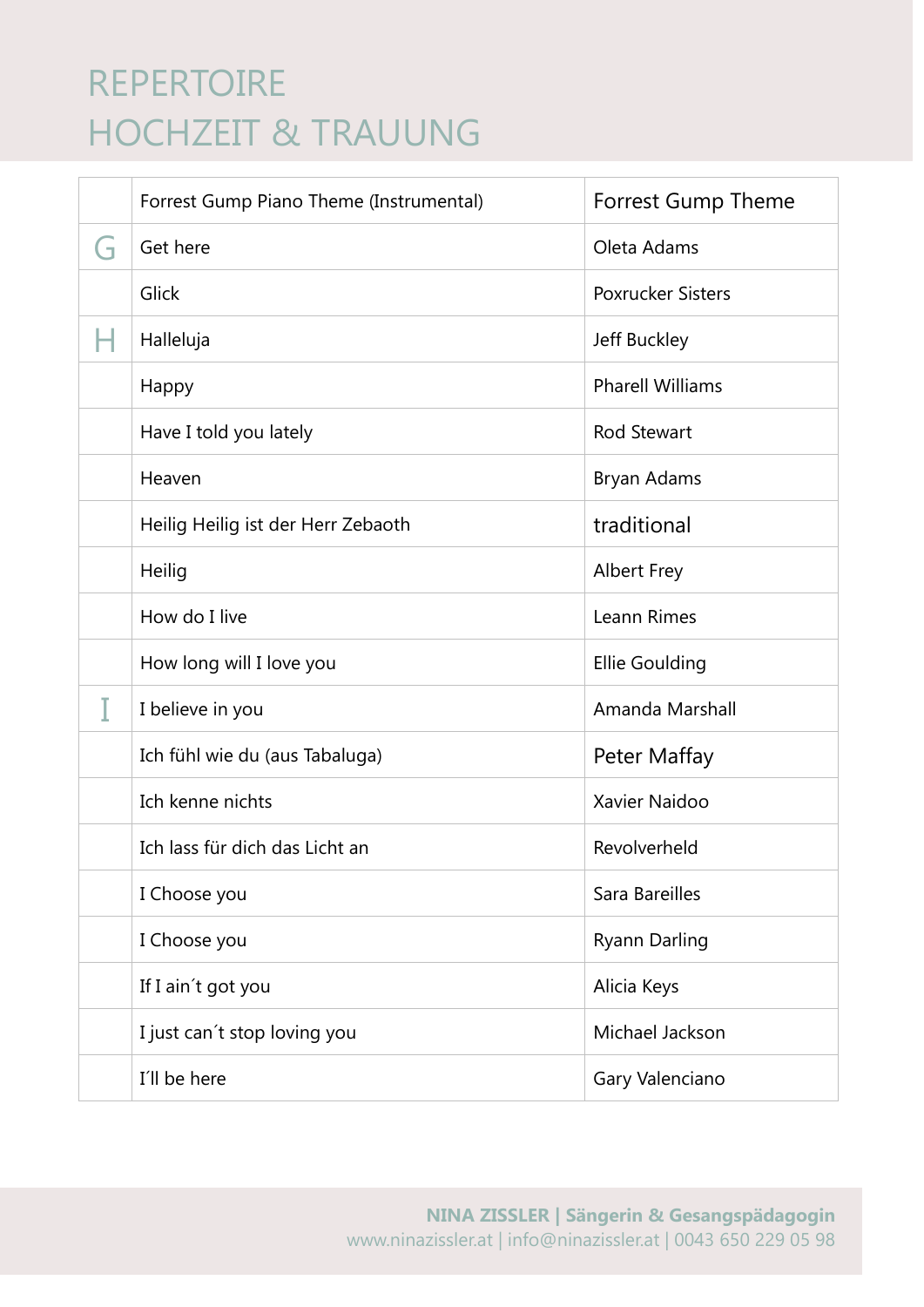|   | I'll be there            | Jackson 5 / Mariah Carey     |
|---|--------------------------|------------------------------|
|   | Irgendwas bleibt         | Silbermond                   |
|   | Isn't she lovely         | Stevie Wonder                |
|   | I wanna marry you        | <b>Bruno Mars</b>            |
|   | Ja                       | Silbermond                   |
|   | Joyful, joyful           | Sister Act 2                 |
|   | Just the way you are     | <b>Bruno Mars</b>            |
| K | Kiss me                  | Sixpence none the Richer     |
|   | Kompliment               | Sportfreunde Stiller         |
|   | Lean on me               | <b>Bill Withers</b>          |
|   | Lenas song - Fly with me | Oslo Choir                   |
|   | Liebe ist                | Nena                         |
|   | Liebe meines Lebens      | Philipp Poisel               |
|   | Love me tender           | Elvis                        |
|   | Lovely Day               | <b>Bill Withers-Original</b> |
|   | Lovely Day               | Kirk Franklin-Version        |
|   | Love shine a light       | Katharina and the waves      |
|   | Lucky                    | Colbie Caillait, Jason Mraz  |
| M | Marry me                 | Train                        |
|   | Mein Ziel                | Andi Weiss                   |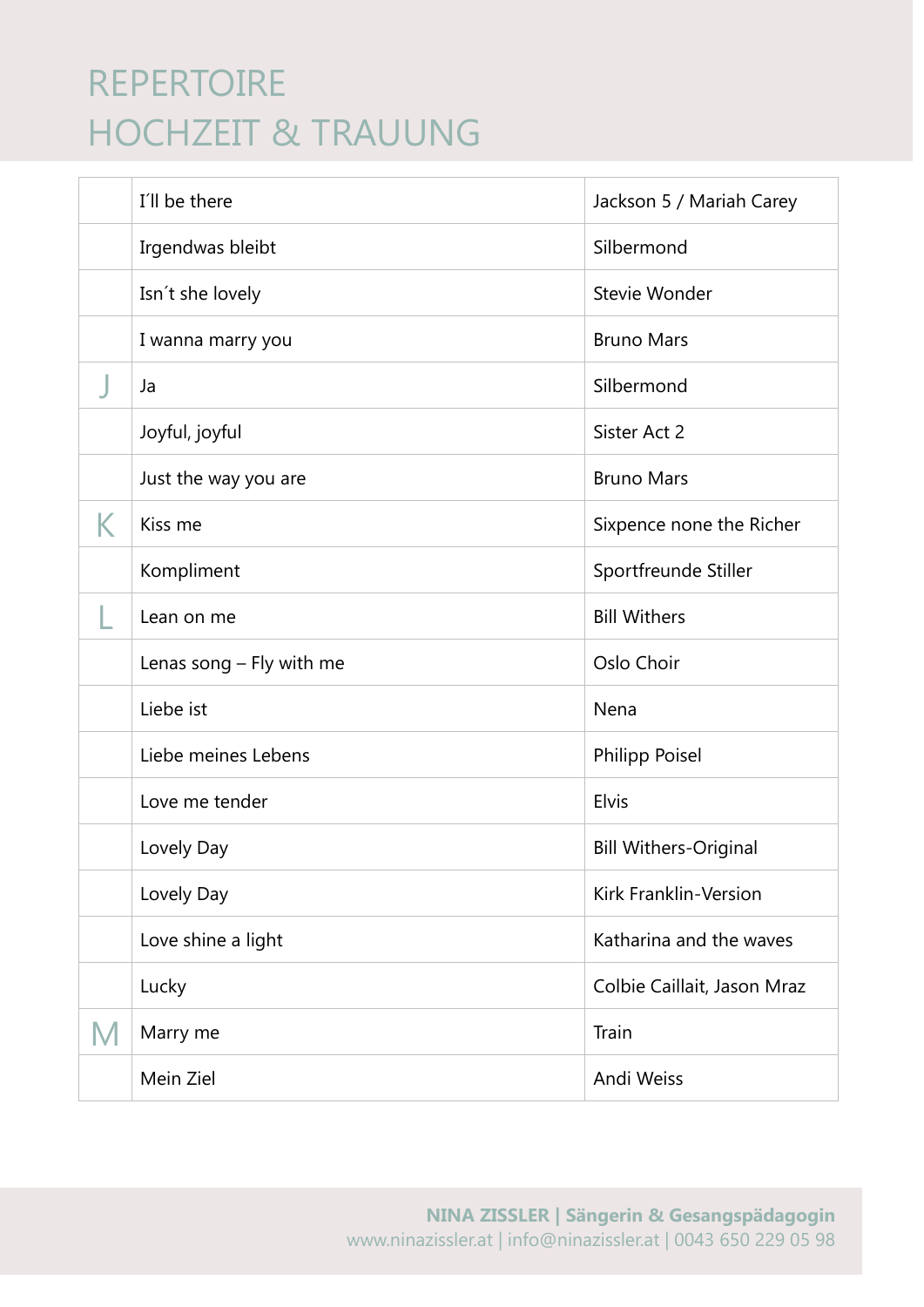|                      | My first, my last, my everything         | <b>Barry White</b>      |
|----------------------|------------------------------------------|-------------------------|
|                      | My Girl                                  | The Temptations         |
| N                    | Natural Woman                            | Carole King             |
|                      | Nothings gonna stop us now               | Starship                |
|                      | Nur mit dir                              | <b>Helene Fischer</b>   |
|                      | Oh happy Day                             | traditional             |
|                      | Ohne dich schlaf ich heut nach nicht ein | Münchener Freiheit      |
|                      | One moment in time                       | <b>Whitney Houston</b>  |
|                      | Open up my heart                         | Oslo Chor               |
|                      | Perfect                                  | <b>Ed Sheeran</b>       |
|                      |                                          |                         |
|                      | Put a little love in your heart          | Annie lennox & Al Green |
| R                    | Right here waiting                       | <b>Richard Marx</b>     |
|                      | River flows in you (Instrumental)        | Yiruma                  |
| $\blacktriangleleft$ | Sag es laut                              | Xavier Naidoo           |
|                      | Say a little prayer                      | Aretha Franklin         |
|                      | Seite an Seite                           | Christina Stürmer       |
|                      | She (Notting Hill)                       | Elvis Costello          |
|                      | She's the one                            | Robbie Williams         |
|                      | Signed sealed deliverd                   | Stevie Wonder           |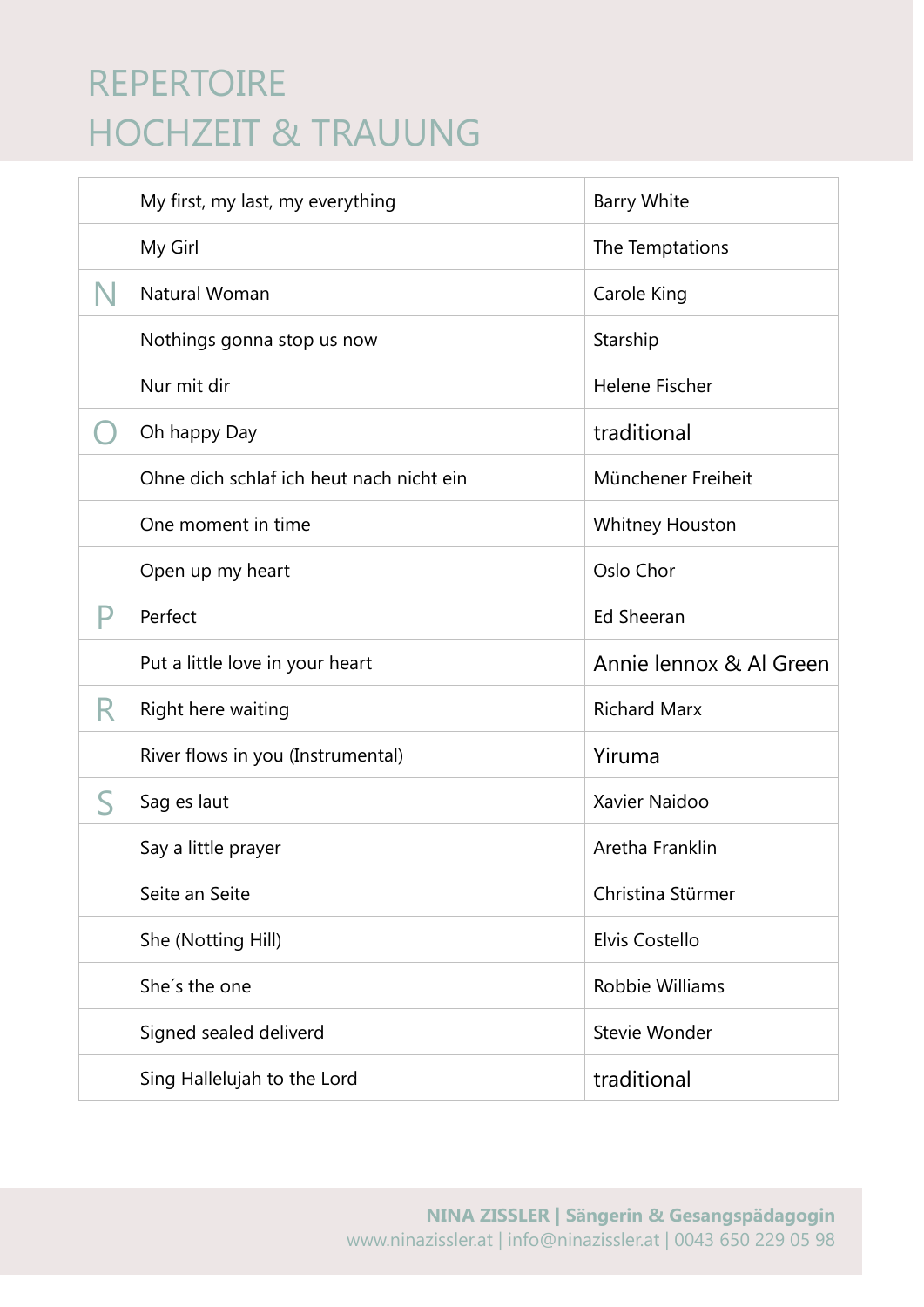| So high                                   | John Legend                       |
|-------------------------------------------|-----------------------------------|
| Something like this                       | Coldplay                          |
| Somewhere over the rainbow                | Musical, Wizard from<br>Oz)       |
| Still the one                             | Shania Twain                      |
| That's what friends are for               | Stevie Wonder & Friends           |
| The nearness of you                       | Norah Jones                       |
| The Power of love                         | Celine Dion                       |
| The Way I am                              | Ingrid Michaelson                 |
| There you'll be                           | Faith Hill                        |
| The Book of Love                          | <b>Peter Gabriel</b>              |
| The Rose                                  | <b>Bette Midler</b>               |
| This little light of mine (traditional)   | traditional                       |
| This will be an everlasting love          | <b>Natalie Cole</b>               |
| Unser Tag                                 | Helene Fischer                    |
| Vater unser                               | traditional                       |
| Weusd a Herz host wia a Bergwerk          | Fendrich                          |
| What a wonderful world                    | Louis Armstrong                   |
| What the world needs now                  | Jackie Deshannon                  |
| When you believe                          | Mariah Carey & Whitney<br>Houston |
| Where you lead (Soundtrack Gilmore Girls) | Carole King                       |